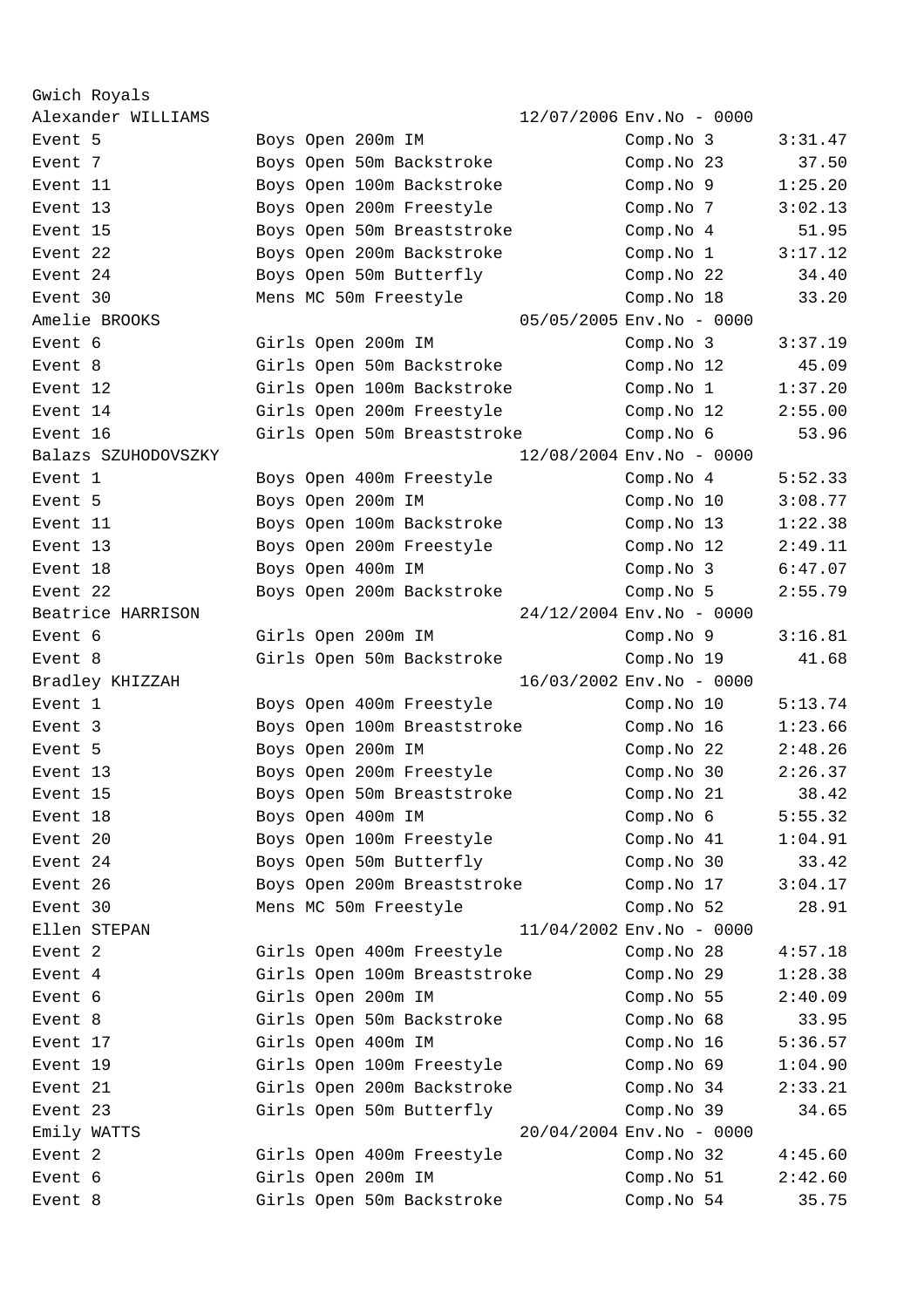| Event 10              | Girls Open 200m Butterfly   | Comp.No 7                 | 2:38.39 |
|-----------------------|-----------------------------|---------------------------|---------|
| Event 12              | Girls Open 100m Backstroke  | Comp.No 39                | 1:14.40 |
| Event 14              | Girls Open 200m Freestyle   | Comp.No 54                | 2:16.39 |
| Event 17              | Girls Open 400m IM          | Comp.No 15                | 5:38.29 |
| Event 19              | Girls Open 100m Freestyle   | Comp.No 74                | 1:04.09 |
| Event 21              | Girls Open 200m Backstroke  | Comp.No 29                | 2:35.70 |
| Event 23              | Girls Open 50m Butterfly    | Comp.No 54                | 32.61   |
| Event 27              | Girls Open 100m Butterfly   | Comp. No 26               | 1:11.60 |
| Event 29              | Womens MC 50m Freestyle     | Comp.No 63                | 29.64   |
| Hannah TAVAKKOLIZADEH |                             | 26/01/2003 Env. No - 0000 |         |
| Event 19              | Girls Open 100m Freestyle   | Comp.No 22                | 1:14.45 |
| Event 23              | Girls Open 50m Butterfly    | Comp.No 17                | 37.75   |
| Event 27              | Girls Open 100m Butterfly   | Comp.No 6                 | 1:27.16 |
| Event 29              | Womens MC 50m Freestyle     | Comp.No 36                | 32.45   |
| Ilia ZYP              |                             | 29/06/2004 Env. No - 0000 |         |
| Event 3               | Boys Open 100m Breaststroke | Comp.No 8                 | 1:37.58 |
| Event 5               | Boys Open 200m IM           | Comp.No 15                | 2:57.53 |
| Event 9               | Boys Open 200m Butterfly    | Comp.No 7                 | 2:50.00 |
| Event 13              | Boys Open 200m Freestyle    | Comp.No 15                | 2:43.31 |
| Event 20              | Boys Open 100m Freestyle    | Comp. No 15               | 1:11.78 |
| Event 28              | Boys Open 100m Butterfly    | Comp.No 9                 | 1:22.23 |
| Jake FORREST          |                             | 28/05/1998 Env.No - 0000  |         |
| Event 7               | Boys Open 50m Backstroke    | Comp.No 43                | 31.29   |
| Event 11              | Boys Open 100m Backstroke   | Comp.No 39                | 1:07.69 |
| Event 20              | Boys Open 100m Freestyle    | Comp.No 59                | 59.06   |
| Event 24              | Boys Open 50m Butterfly     | Comp.No 54                | 29.33   |
| Event 28              | Boys Open 100m Butterfly    | Comp. No 33               | 1:05.32 |
| Event 30              | Mens MC 50m Freestyle       | Comp.No 72                | 26.44   |
| Jamaal FRANCIS        |                             | 09/08/2003 Env. No - 0000 |         |
| Event 3               | Boys Open 100m Breaststroke | Comp.No 12                | 1:31.32 |
| Event 5               | Boys Open 200m IM           | Comp.No 18                | 2:53.00 |
| Event 7               | Boys Open 50m Backstroke    | Comp. No 25               | 36.96   |
| Event 11              | Boys Open 100m Backstroke   | Comp.No 18                | 1:18.48 |
| Event 13              | Boys Open 200m Freestyle    | Comp.No 18                | 2:35.59 |
| Event 15              | Boys Open 50m Breaststroke  | Comp.No 16                | 42.43   |
| Event 20              | Boys Open 100m Freestyle    | Comp.No 26                | 1:08.17 |
| Event 22              | Boys Open 200m Backstroke   | Comp.No 9                 | 2:49.12 |
| Event 24              | Boys Open 50m Butterfly     | Comp. No 32               | 33.37   |
| Event 26              | Boys Open 200m Breaststroke | Comp.No 10                | 3:23.37 |
| Event 28              | Boys Open 100m Butterfly    | Comp.No 10                | 1:22.06 |
| Event 30              | Mens MC 50m Freestyle       | Comp.No 42                | 30.14   |
| Event 32              | Boys Open 100m IM           | Comp.No 13                | 1:19.55 |
| Kirsty MOORE          |                             | 12/01/2003 Env. No - 0000 |         |
| Event 19              | Girls Open 100m Freestyle   | Comp. No 24               | 1:13.19 |
| Event 21              | Girls Open 200m Backstroke  | Comp.No 10                | 2:58.20 |
| Event 23              | Girls Open 50m Butterfly    | Comp.No 14                | 38.38   |
| Luke BROWN            |                             | 10/10/2000 Env. No - 0000 |         |
| Event 3               | Boys Open 100m Breaststroke | Comp. No 30               | 1:12.13 |
| Event 5               | Boys Open 200m IM           | Comp.No 42                | 2:25.78 |
| Event 9               | Boys Open 200m Butterfly    | Comp.No 17                | 2:29.21 |